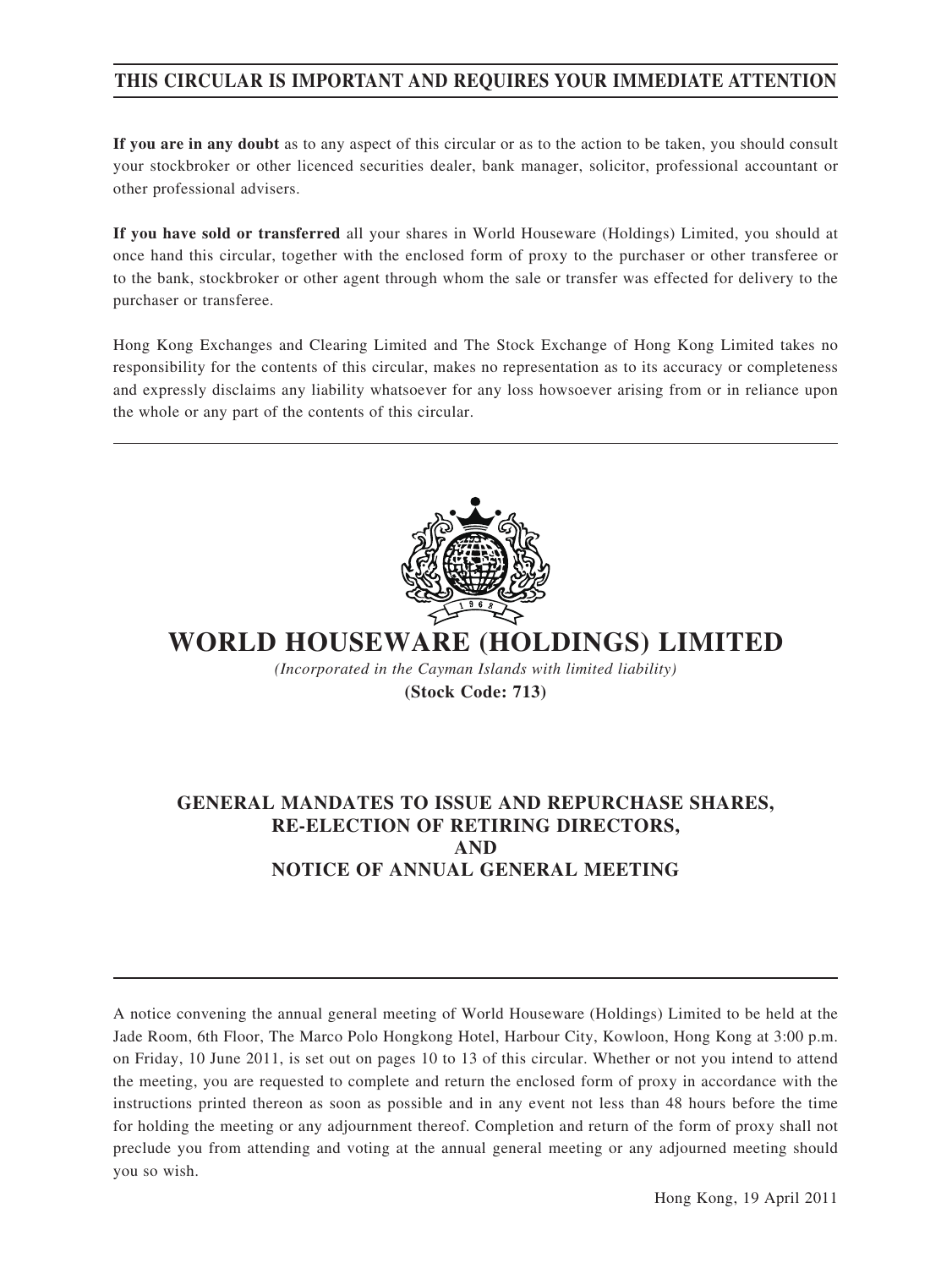## **CONTENTS**

## *Page*

|                                                                    | 1              |
|--------------------------------------------------------------------|----------------|
| <b>Letter from the Board</b>                                       |                |
|                                                                    | 3              |
| General Mandates to issue New Shares and Repurchase its own Shares | $\overline{4}$ |
|                                                                    | $\overline{4}$ |
|                                                                    | $\overline{4}$ |
|                                                                    | 5              |
|                                                                    | 5              |
|                                                                    | 5              |
| Takeovers Code Consequences and Minimum Public Float               | 5              |
|                                                                    | 6              |
|                                                                    | 6              |
|                                                                    | 7              |
|                                                                    | 7              |
|                                                                    | 9              |
|                                                                    | 9              |
|                                                                    | 10             |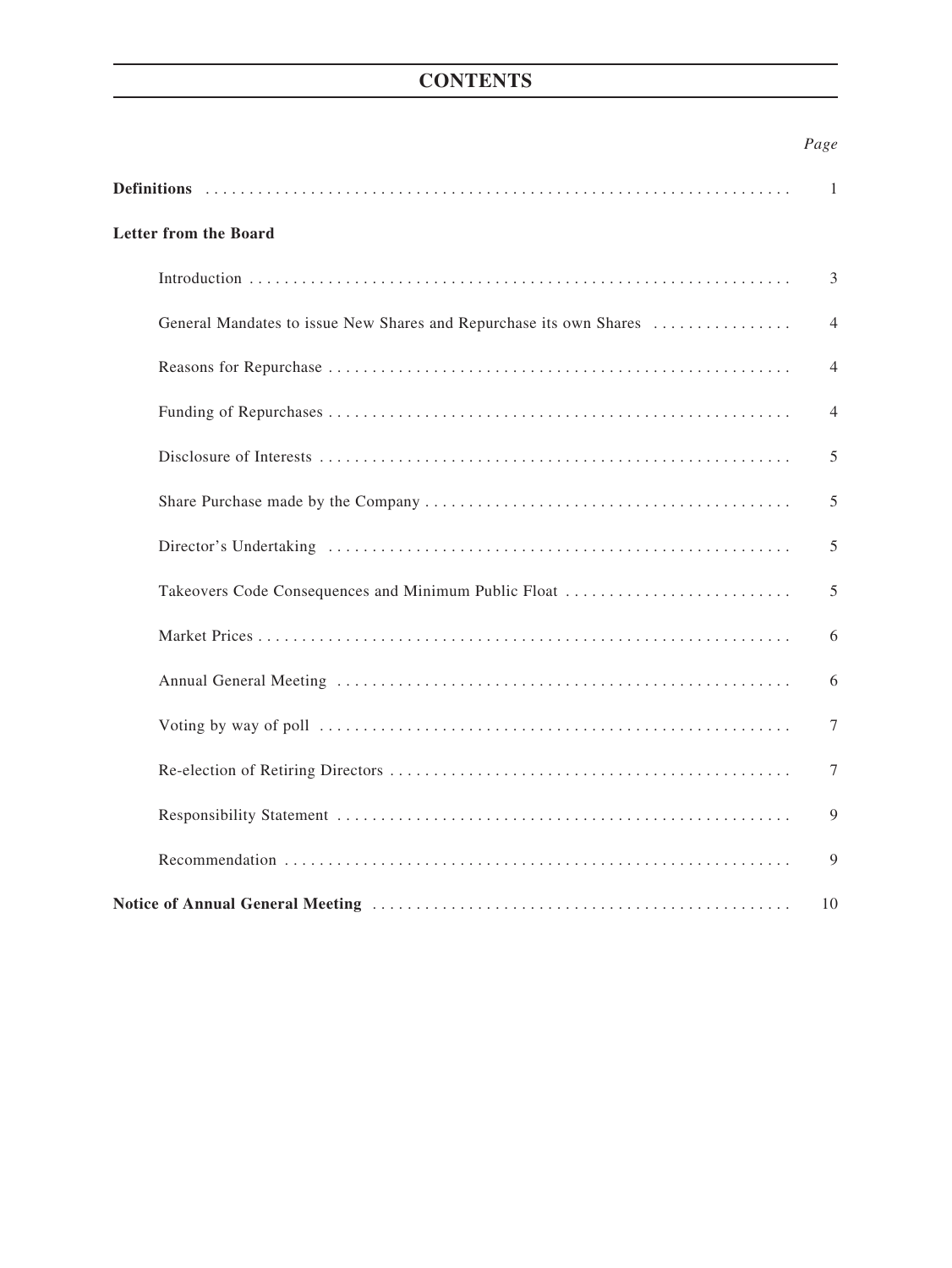# **DEFINITIONS**

*In this circular, the following expressions shall have the following meanings unless the context requires otherwise:*

| "Annual General Meeting"  | the annual general meeting of the Company to be held at the Jade<br>Room, 6th Floor, The Marco Polo Hongkong Hotel, Harbour City,<br>Kowloon, Hong Kong at 3:00 p.m. on Friday, 10 June 2011 and<br>any adjournment thereof |
|---------------------------|-----------------------------------------------------------------------------------------------------------------------------------------------------------------------------------------------------------------------------|
| "Articles of Association" | the articles of association of the Company                                                                                                                                                                                  |
| "associates"              | has the same meaning as defined in the Listing Rules                                                                                                                                                                        |
| "Board"                   | the board of Directors                                                                                                                                                                                                      |
| "Company"                 | World Houseware (Holdings) Limited, a company incorporated<br>in the Cayman Islands and whose shares are listed on the Stock<br>Exchange                                                                                    |
| "Directors"               | the directors of the Company from time to time                                                                                                                                                                              |
| "General Mandates"        | the Share Issue Mandate and the Repurchase Mandate                                                                                                                                                                          |
| "Group"                   | the Company and its subsidiaries                                                                                                                                                                                            |
| "Hong Kong"               | the Hong Kong Special Administrative Region of the PRC                                                                                                                                                                      |
| "Latest Practicable Date" | 13 April 2010 being the latest practicable date prior to the printing<br>of this circular for ascertaining certain information contained in<br>this circular                                                                |
| "Listing Rules"           | the Rules Governing the Listing of Securities on the Stock<br>Exchange                                                                                                                                                      |
| "PRC"                     | the People's Republic of China                                                                                                                                                                                              |
| "Repurchase Mandate"      | a general and unconditional mandate proposed to be granted at<br>the Annual General Meeting to the Directors to exercise all the<br>powers of the Company to repurchase Shares                                              |
| "Share Issue Mandate"     | a general and unconditional mandate proposed to be granted at<br>the Annual General Meeting to the Directors to exercise all the<br>powers of the Company to issue, allot and otherwise deal with<br>new Shares             |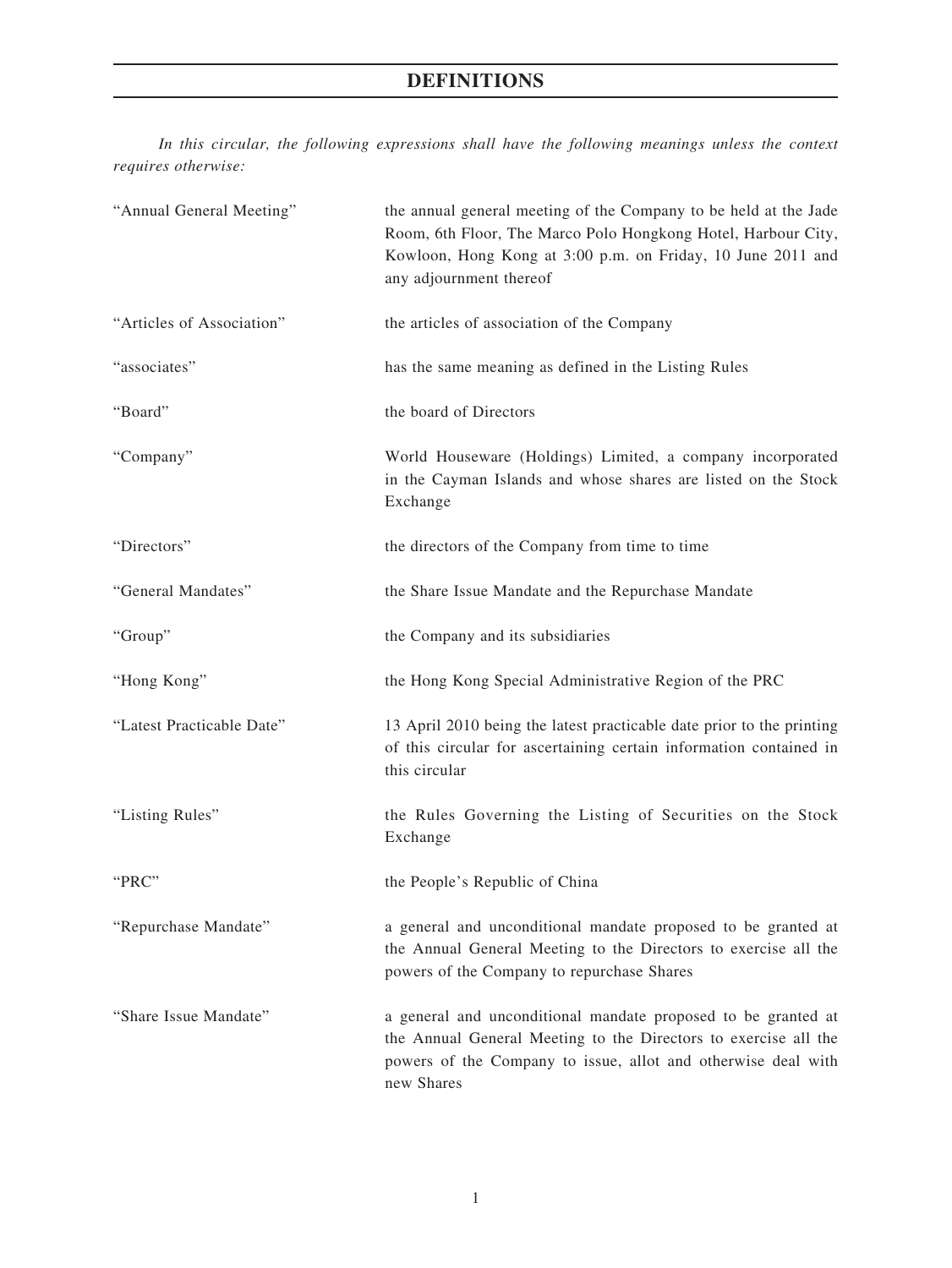# **DEFINITIONS**

| "Shares"           | ordinary shares of HK\$0.10 each in the capital of the Company,<br>and "Shareholders" shall be construed accordingly |  |
|--------------------|----------------------------------------------------------------------------------------------------------------------|--|
| "Stock Exchange"   | The Stock Exchange of Hong Kong Limited                                                                              |  |
| "Takeovers Code"   | The Code on Takeovers and Mergers and Share Repurchases                                                              |  |
| "HK\$" and "cents" | Hong Kong dollars and cents respectively                                                                             |  |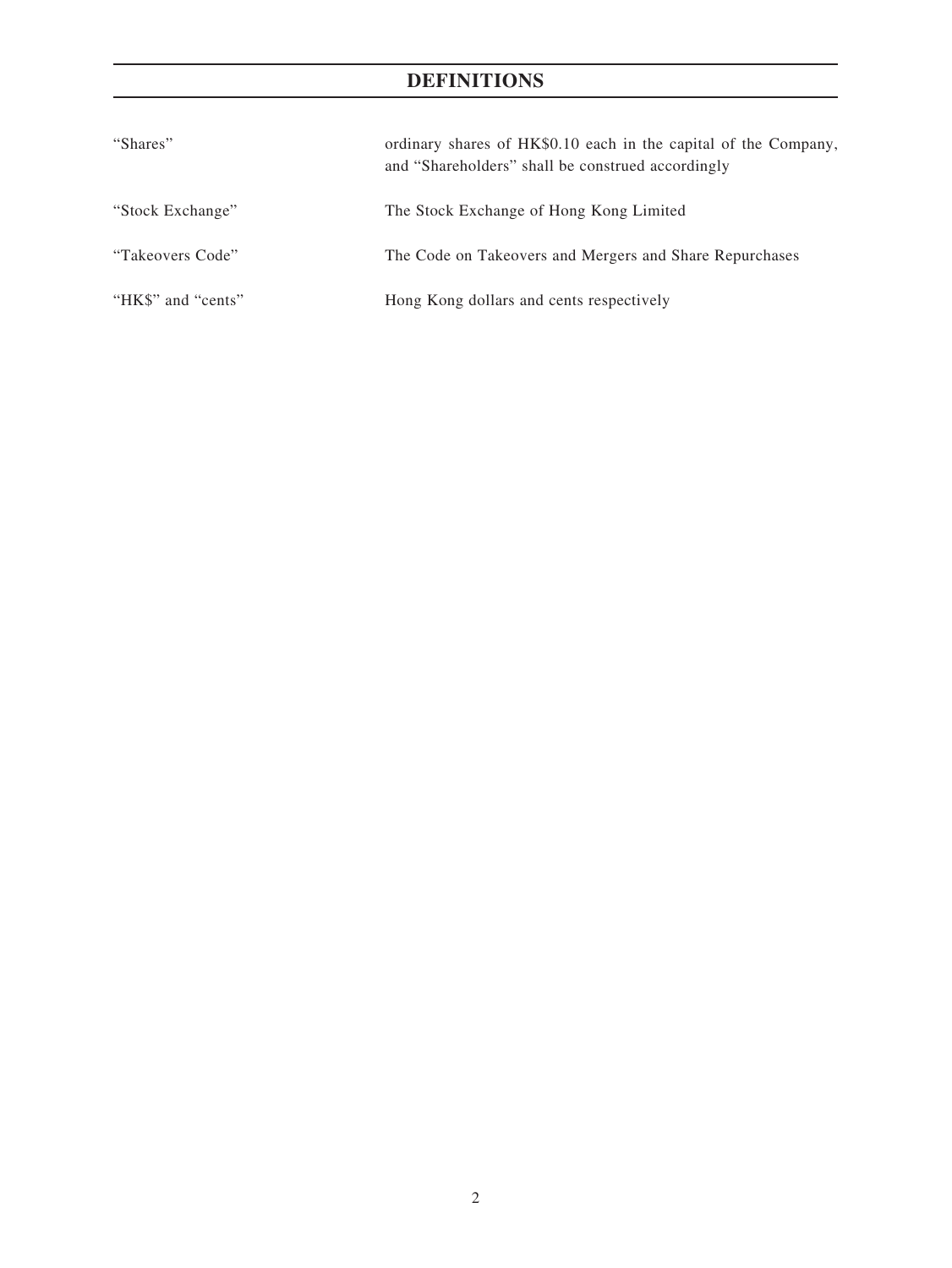

# **WORLD HOUSEWARE (HOLDINGS) LIMITED**

*(Incorporated in the Cayman Islands with limited liability)* **(Stock Code: 713)**

*Executive Directors: Registered office:* Mr. Lee Tat Hing *(Chairman)* P.O. Box 309 Madam Fung Mei Po Ugland House *(Vice Chairperson and Chief Executive Officer)* **Grand Cayman KY1-1104** Mr. Lee Chun Sing *(Vice Chairman)* Cayman Islands Mr. Lee Pak Tung Madam Chan Lai Kuen Anita *Head office and principal place of*

*Non-executive Director:* Flat C, 18th Floor

*Independent Non-executive Directors:* Kwai Chung Mr. Tsui Chi Him Steve New Territories Mr. Ho Tak Kay Hong Kong Mr. Hui Chi Kuen Thomas

 *business in Hong Kong:* Mr. Cheung Tze Man Edward Bold Win Industrial Building 16-18 Wah Sing Street

19 April 2011

*To the Shareholders*

Dear Sir/Madam,

### **GENERAL MANDATES TO ISSUE AND REPURCHASE SHARES, RE-ELECTION OF RETIRING DIRECTORS, AND NOTICE OF ANNUAL GENERAL MEETING**

#### **INTRODUCTION**

The purpose of this circular is to provide you with information reasonably necessary to enable you to make an informed decision on whether to vote for or against the ordinary resolutions to be proposed at the Annual General Meeting which has been convened for the purpose of considering and if thought fit, approving, inter alia:

– the grant of the Share Issue Mandate and Repurchase Mandate to Directors to issue new Shares and repurchase Shares.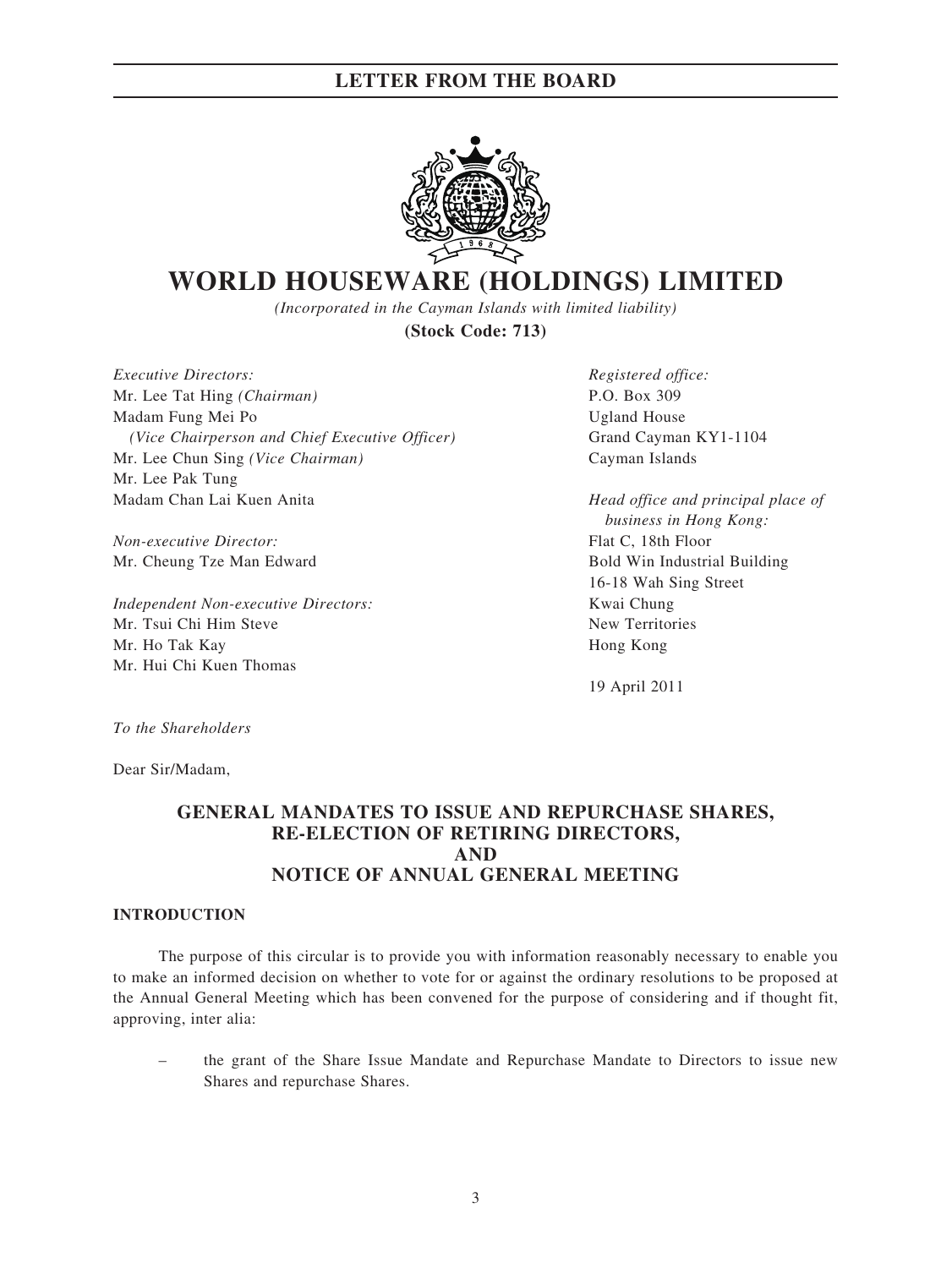A notice of the Annual General Meeting is set out on pages 10 to 13 of this circular.

#### **GENERAL MANDATES TO ISSUE NEW SHARES AND REPURCHASE ITS OWN SHARES**

At the last annual general meeting of the Company held on 9 June 2010, the Directors were granted a general mandate to allot and issue Shares and a general mandate to repurchase Shares. These mandates will expire at the conclusion of the Annual General Meeting. The Directors propose to seek the approval of the Shareholders at the Annual General Meeting by way of passing ordinary resolutions for the grant of:

- the Share Issue Mandate to issue Shares up to a maximum of 20% of the Shares in issue as at the date of passing of the relevant resolution; which represent 135,283,480 shares as at the Latest Practicable Date; and
- the Repurchase Mandate to repurchase Shares up to a maximum of 10% of the Shares in issue as at the date of passing of the relevant resolution.

Whilst the Directors do not presently intend to repurchase any Shares, they believe that the flexibility afforded by the Repurchase Mandate, if the ordinary resolution granting it is passed, would be beneficial to the Company.

As at the Latest Practicable Date, the issued share capital of the Company was 676,417,401 Shares. Subject to the passing of the ordinary resolution approving the Repurchase Mandate and on the basis that no further Shares are issued or repurchased after the Latest Practicable Date and up to the date of passing of such resolution, the Directors would be authorised to repurchase up to 67,641,740 Shares during the period up to the next annual general meeting in 2012 or the expiration of the period within which the next annual general meeting of the Company is required by law to be held or the revocation or variation of the Repurchase Mandate by an ordinary resolution of the Shareholders in general meeting of the Company, whichever occurs first.

#### **REASONS FOR REPURCHASE**

Repurchases of Shares will only be made when the Directors believe that such a repurchase will benefit the Company and its Shareholders. Such repurchases may, depending on market conditions and funding arrangements at the time, lead to an enhancement of the value of the net assets of the Company and/or earnings and/or dividend per Share.

#### **FUNDING OF REPURCHASES**

Repurchases must be funded out of funds legally available for the purpose in accordance with the articles of association of the Company and the laws of the Cayman Islands, being profits available for distribution and the proceeds of a fresh issue of shares made for the purpose of the repurchase and it is envisaged that the funds required for any repurchase would be derived from such sources.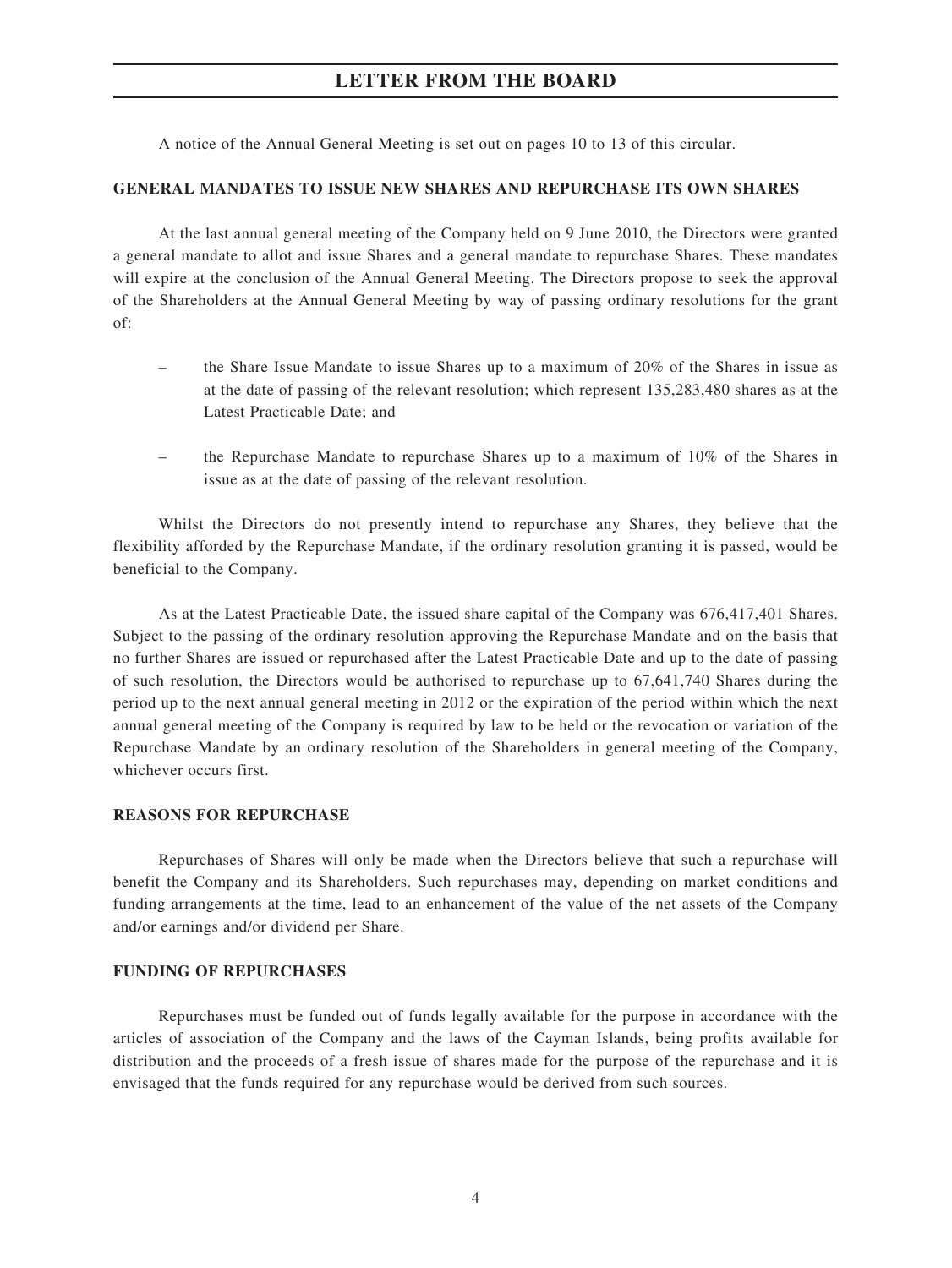There might be a material adverse impact on the working capital or gearing position of the Company (as compared with the position disclosed in its most recent published audited financial statements as at 31 December 2010) in the event that the Repurchase Mandate is exercised in full. However, the Directors do not propose to exercise the Repurchase Mandate to such extent as would, in the circumstances, have a material adverse effect on the working capital requirements of the Company or the gearing levels which in the opinion of the Directors are from time to time appropriate for the Company.

#### **DISCLOSURE OF INTERESTS**

None of the Directors, and to the best of their knowledge, having made all reasonable enquiries, none of their associates, has any present intention, if the Repurchase Mandate is exercised, to sell any Shares to the Company or its subsidiaries.

No connected person (as defined in the Listing Rules) has notified the Company that he has a present intention to sell any Shares to the Company, or that he has undertaken not to sell any Shares held by him to the Company, in the event that the Repurchase Mandate is granted by the Shareholders at the Annual General Meeting and is exercised.

#### **SHARE PURCHASE MADE BY THE COMPANY**

There have been no repurchases of Shares by the Company during the six months prior to the date of this document (whether on the Stock Exchange or otherwise).

#### **DIRECTOR'S UNDERTAKING**

The Directors have undertaken to the Stock Exchange that they will exercise the Repurchase Mandate in accordance with the Listing Rules and the applicable laws of Cayman Islands so far as the same may be applicable.

#### **TAKEOVERS CODE CONSEQUENCES AND MINIMUM PUBLIC FLOAT**

If as a result of a repurchase of Shares a Shareholder's proportionate interest in the voting rights of the Company increases, such increase will be treated as an acquisition for the purposes of the Takeovers Code. As a result, a Shareholder, or group of Shareholders acting in concert, depending on the level of increase of the Shareholder's interest, could obtain or consolidate control of the Company and become obliged to make a mandatory offer in accordance with Rule 26 of the Takeovers Code.

As at the Latest Practicable Date, Goldhill Profits Limited ("Goldhill") is holding 280,895,630 Shares representing approximately 41.53% of the entire issued Shares of the Company and Lees International Investments Limited ("Lees International") is holding 28,712,551 Shares representing approximately 4.24% of the entire issued Shares of the Company. Assuming the Repurchase Mandate is exercised in full and there is not any issue of new Shares by the Company, the shareholding of Goldhill will be increased to 46.14% of the entire issued Shares of the Company and the shareholding of Lees International will be increased to 4.72% of the entire issued Shares. In the opinion of the Directors, such increase may give rise to an obligation to make a mandatory offer under Rule 26 of the Takeovers Code. The Directors have no present intention to exercise the repurchase proposal to such an extent as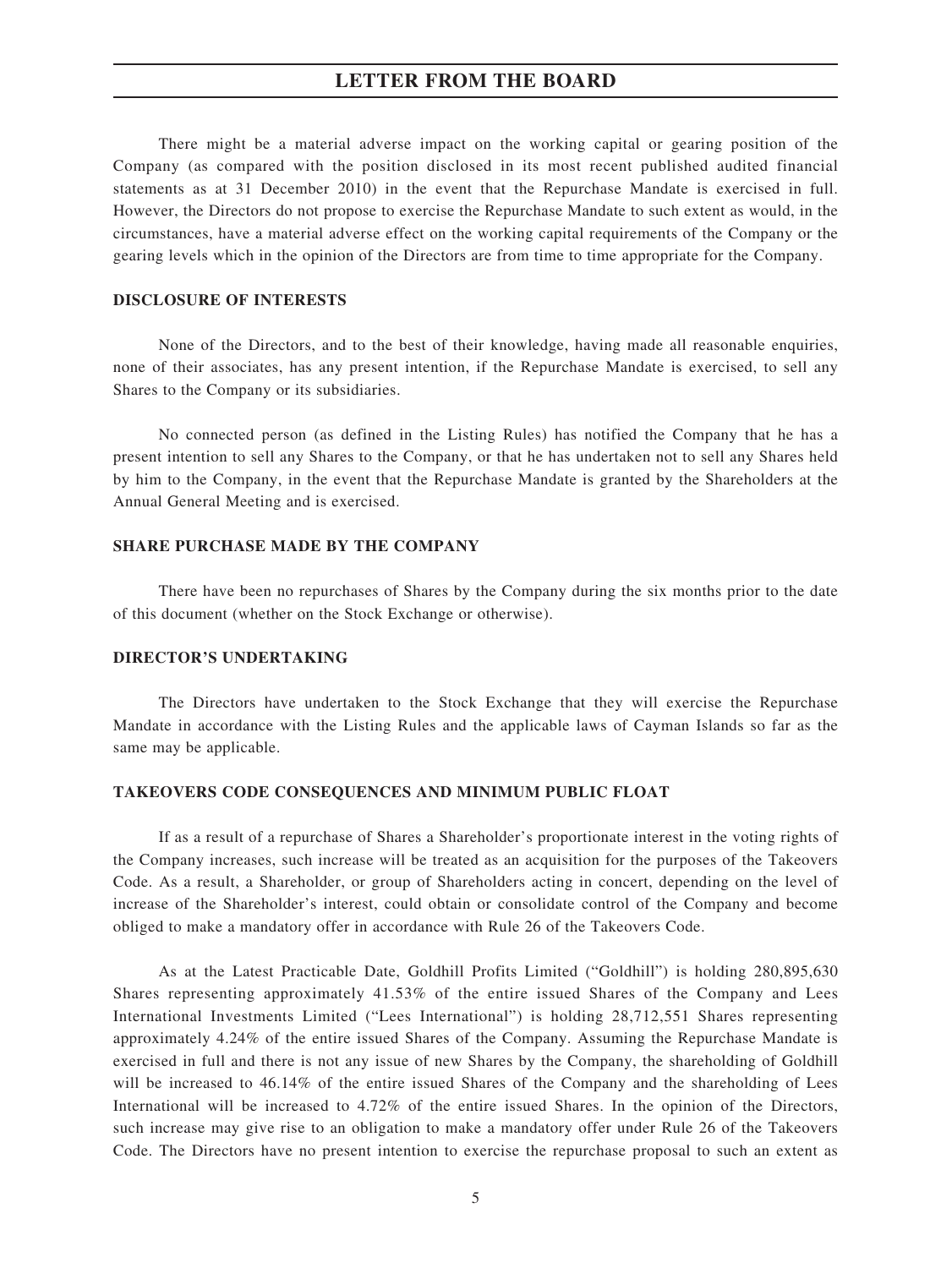would result in takeover obligations. Apart from Goldhill and Lees International, the Directors are not aware of any Shareholder, or group of Shareholders acting in concert who may become obliged to make a mandatory offer in accordance with Rule 26 of the Takeovers Code in the event that the Directors exercise the power to repurchase Shares pursuant to the Repurchase Mandate.

The Directors will not exercise the Repurchases Mandate to such an extent that will result in the number of Shares in the hands of public falling below the prescribed minimum percentage of 25%.

#### **MARKET PRICES**

The highest and lowest prices at which the Shares have been traded on the Stock Exchange during the 12 months preceding the Latest Practicable Date were as follows:

|                                                         | <b>Share prices</b> |        |
|---------------------------------------------------------|---------------------|--------|
|                                                         | <b>Highest</b>      | Lowest |
|                                                         | HK\$                | HK\$   |
| 2010                                                    |                     |        |
|                                                         |                     |        |
| April                                                   | 0.430               | 0.370  |
| May                                                     | 0.395               | 0.280  |
| June                                                    | 0.335               | 0.270  |
| July                                                    | 0.395               | 0.270  |
| August                                                  | 0.350               | 0.285  |
| September                                               | 0.305               | 0.280  |
| October                                                 | 0.570               | 0.270  |
| November                                                | 0.460               | 0.340  |
| December                                                | 0.480               | 0.380  |
| 2011                                                    |                     |        |
| January                                                 | 0.445               | 0.390  |
| February                                                | 0.445               | 0.375  |
| March                                                   | 0.420               | 0.350  |
| April (up to and including the Latest Practicable Date) | 0.395               | 0.365  |

#### **ANNUAL GENERAL MEETING**

The notice of Annual General Meeting is set out on pages 10 to 13 of this circular. A form of proxy for use at the Annual General Meeting is enclosed and whether you intend to be present at the Annual General Meeting, you are requested to complete the form of proxy and return it to the Company's share registrar in Hong Kong in accordance with the instructions printed thereon not less than 48 hours before the time limit fixed for holding the Annual General Meeting. Completion of the form of proxy and returning it to the Company will not preclude you from attending, and voting at, the Annual General Meeting if you so wish.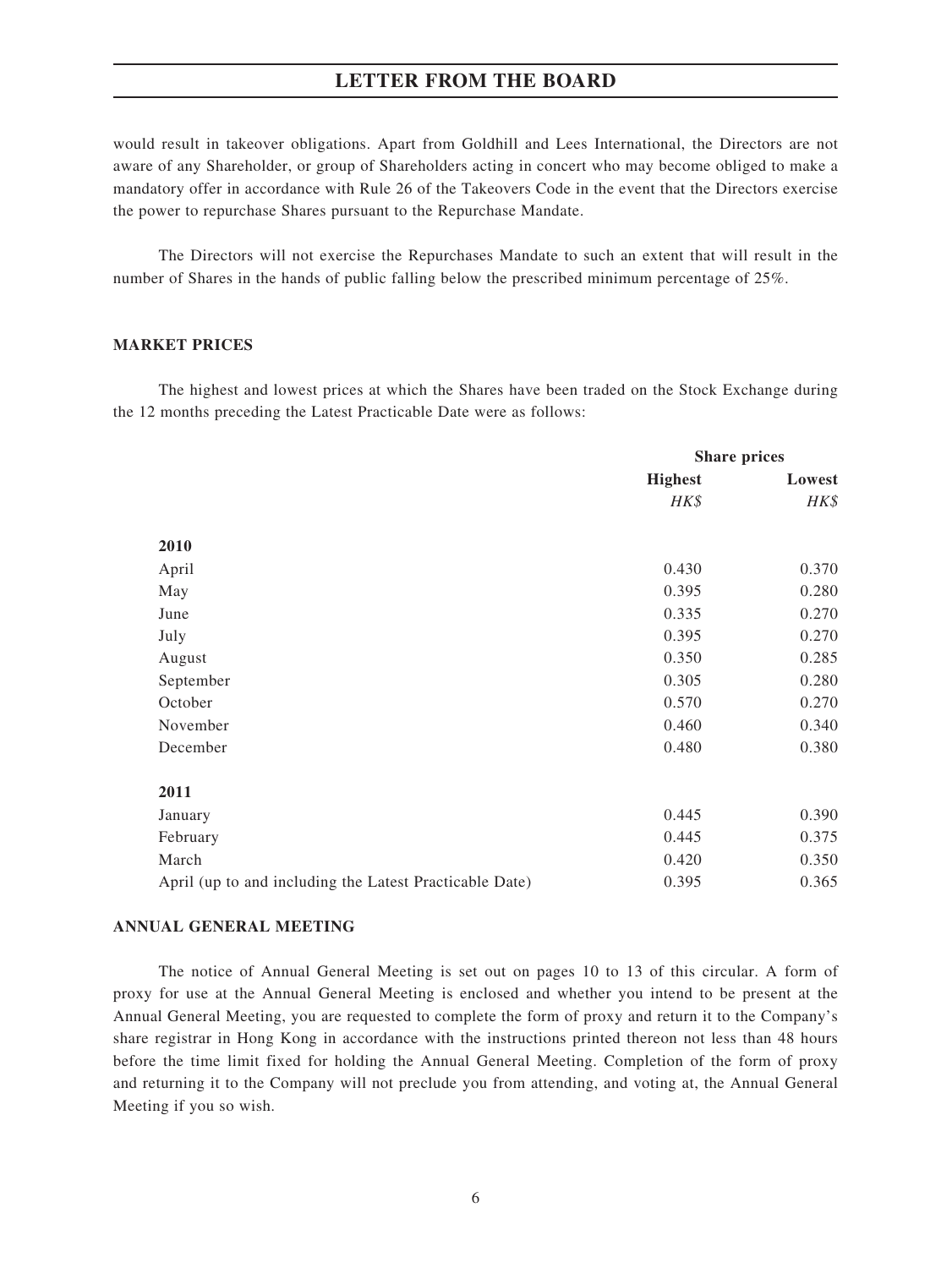#### **VOTING BY WAY OF POLL**

Pursuant to Rules 13.39(4) of the Listing Rules, all votes of shareholders at the Annual General Meeting will be taken by poll and the Company will announce the results of the poll in the manner prescribed under Rule 13.39(5) of the Listing Rules.

#### **RE-ELECTION OF RETIRING DIRECTORS**

According to Article 116 of the existing Articles of Association, one-third of the Directors for the time being or, if their number is not three or a multiple of three, then the number nearest to one-third, shall retire from office by rotation provided that every Director shall be subject to retirement at least once every three years. A retiring Director shall be eligible for re-election. Accordingly, at the Annual General Meeting, Madam Fung Mei Po, Mr. Lee Chun Sing, Mr. Cheung Tze Man Edward and Mr. Tsui Chi Him Steve shall retire office by rotation and being eligible, each of them will offer himself/herself for re-election as Directors. At the Annual General Meeting, ordinary resolution will be proposed to re-elect them as Directors. Brief biographies of each of them are as follows:

**Madam Fung Mei Po**, an Executive Director of the Company, aged 55, is the wife of Mr. Lee Tat Hing and the Vice Chairperson and Chief Executive Officer of the Group. She has over 20 years' experience in marketing, production planning and factory management and has been with the Group for over 20 years. Madam Fung is in charge of sales of Group's North American markets and the Group's Hong Kong operations and administration. As at the Latest Practicable Date, other than as disclosed in the annual report for the year ended 31 December 2010, Madam Fung does not have any other interests in shares of the Company within the meaning of Part XV of the Securities and Futures Ordinance. Madam Fung does not hold any directorship in any other listed public companies in the past three years.

There is no service agreement in writing between the Company and Madam Fung and the total emoluments of Madam Fung is determined by reference to the Company's performance and profitability, as well as the prevailing market conditions. For the year ended 31 December 2010, the total emoluments paid by the Company to Madam Fung amounts to HK\$2,862,000.

Madam Fung has not been involved in any of the matters as mentioned under Rules  $13.51(2)(h)$  to  $13.51(2)(v)$  of the Listing Rules and there are no any other matters that need to be brought to the attention of the Shareholders of the Company or disclosed pursuant to Rule 13.51(2) of the Listing Rules.

**Mr. Lee Chun Sing**, an Executive Director of the Company, aged 50, is the son of Mr. Lee Tat Hing and the Vice Chairman of the Group. He is responsible for the planning and production management of the Group's PRC operations and has been with the Group since 1985. As at the Latest Practicable Date, other than as disclosed in the annual report for the year ended 31 December 2010, Mr. Lee does not have any other interests in shares of the Company within the meaning of Part XV of the Securities and Futures Ordinance. Mr. Lee does not hold any directorship in any other listed public companies in the past three years.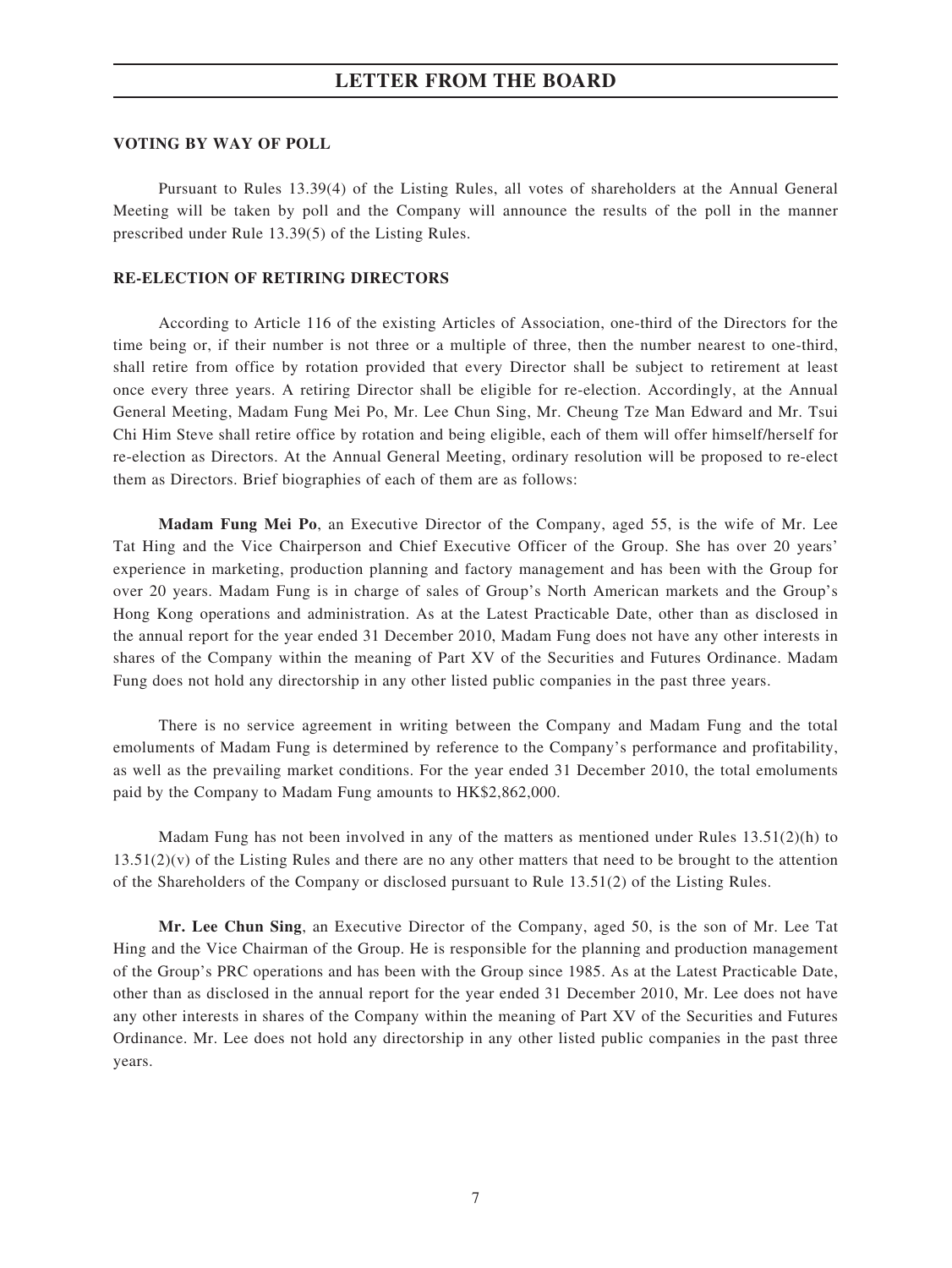There is no service agreement in writing between the Company and Mr. Lee and the total emoluments of Mr. Lee is determined by reference to the Company's performance and profitability, as well as the prevailing market conditions. For the year ended 31 December 2010, the total emoluments paid by the Company to Mr. Lee amounts to HK\$2,862,000.

Mr. Lee has not been involved in any of the matters as mentioned under Rules  $13.51(2)$ (h) to  $13.51(2)(v)$  of the Listing Rules and there are no any other matters that need to be brought to the attention of the Shareholders of the Company or disclosed pursuant to Rule 13.51(2) of the Listing Rules.

**Mr. Cheung Tze Man Edward**, a Non-executive Director of the Company, aged 58, is a practicing solicitor in Hong Kong. He obtained his Bachelor of Laws degree from the University of London and Master of Laws in Chinese Law from University of Hong Kong and is a member of the Law Society in Hong Kong and in England and Wales. He is also a member of the Institute of Chartered Secretaries and Administrators. As at the Latest Practicable Date, Mr. Cheung does not have any other interests in shares of the Company within the meaning of Part XV of the Securities and Futures Ordinance nor any relationships with any directors, senior management or substantial or controlling shareholders of the Company. Mr. Cheung does not hold any directorship in any other listed public companies in the past three years. Mr. Cheung is currently a member of the audit committee and remuneration committee of the Company.

Mr. Cheung has entered into a service agreement with the Company for a period of three years commencing from 6 September 2008 with an annual fee of HK\$180,000, which is determined by the Board with reference to Mr. Cheung's duties and responsibilities with the Company. For the year ended 31 December 2010, the total emoluments paid by the Company to Mr. Cheung amounts to HK\$180,000.

Mr. Cheung has not been involved in any of the matters as mentioned under Rules  $13.51(2)(h)$  to  $13.51(2)(v)$  of the Listing Rules and there are no any other matters that need to be brought to the attention of the Shareholders of the Company or disclosed pursuant to Rule 13.51(2) of the Listing Rules

**Mr. Tsui Chi Him Steve**, an Independent Non-executive Director of the Company, aged 55, had engaged in managerial positions in major British and Chinese banks in Hong Kong in the past with more than 20 years' experience in credit, credit audit and credit risk management, involving many medium size and some large corporations listed in China or in Hong Kong. Mr. Tsui joined the Group in 2007. As at the Latest Practicable Date, Mr. Tsui does not have any interests in shares of the Company within the meaning of Part XV of the Securities and Futures Ordinance nor any relationships with any directors, senior management or substantial or controlling shareholders of the Company. Mr. Tsui does not hold any directorship in any other listed public companies in the past three years. Mr. Tsui is currently a member of the audit committee, remuneration committee and nomination committee of the Company.

Mr. Tsui has entered into a service agreement with the Company for a period of three years commencing from 17 November 2010 with an annual fee of HK\$180,000, which is determined by the Board with reference to Mr. Tsui's duties and responsibilities with the Company. For the year ended 31 December 2010, the total emoluments paid by the Company to Mr. Tsui amounts to HK\$180,000.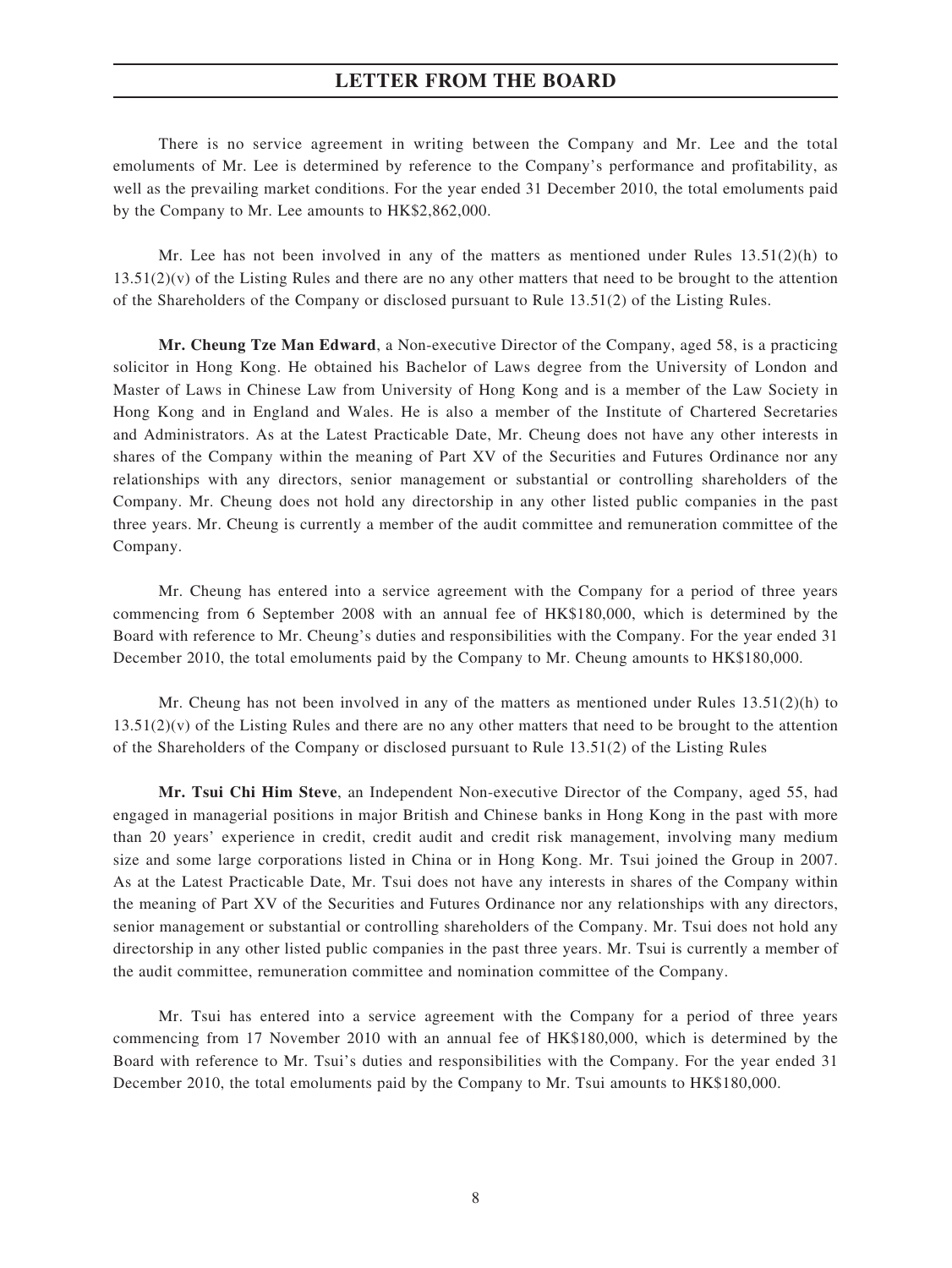Mr. Tsui has not been involved in any of the matters as mentioned under Rules  $13.51(2)(h)$  to  $13.51(2)(v)$  of the Listing Rules and there are no any other matters that need to be brought to the attention of the Shareholders of the Company or disclosed pursuant to Rule 13.51(2) of the Listing Rules.

#### **RESPONSIBILITY STATEMENT**

This circular includes particulars given in compliance with the Listing Rules for the purpose of giving information with regard to the Company. The Directors collectively and individually accept full responsibility for the accuracy of the information contained in this circular and confirm, having made all reasonable enquiries, that to the best of their knowledge and belief, there are no other facts the omission of which would make any statement herein misleading.

#### **RECOMMENDATION**

The Directors consider that the granting of the General Mandates and the amendments to the existing Articles of Association are in the interests of and for the benefit of the Company and the Shareholders and accordingly the Directors recommend you to vote in favour of these resolutions to be proposed at the Annual General Meeting.

> Yours faithfully, For and on behalf of the Board **Lee Tat Hing** *Chairman*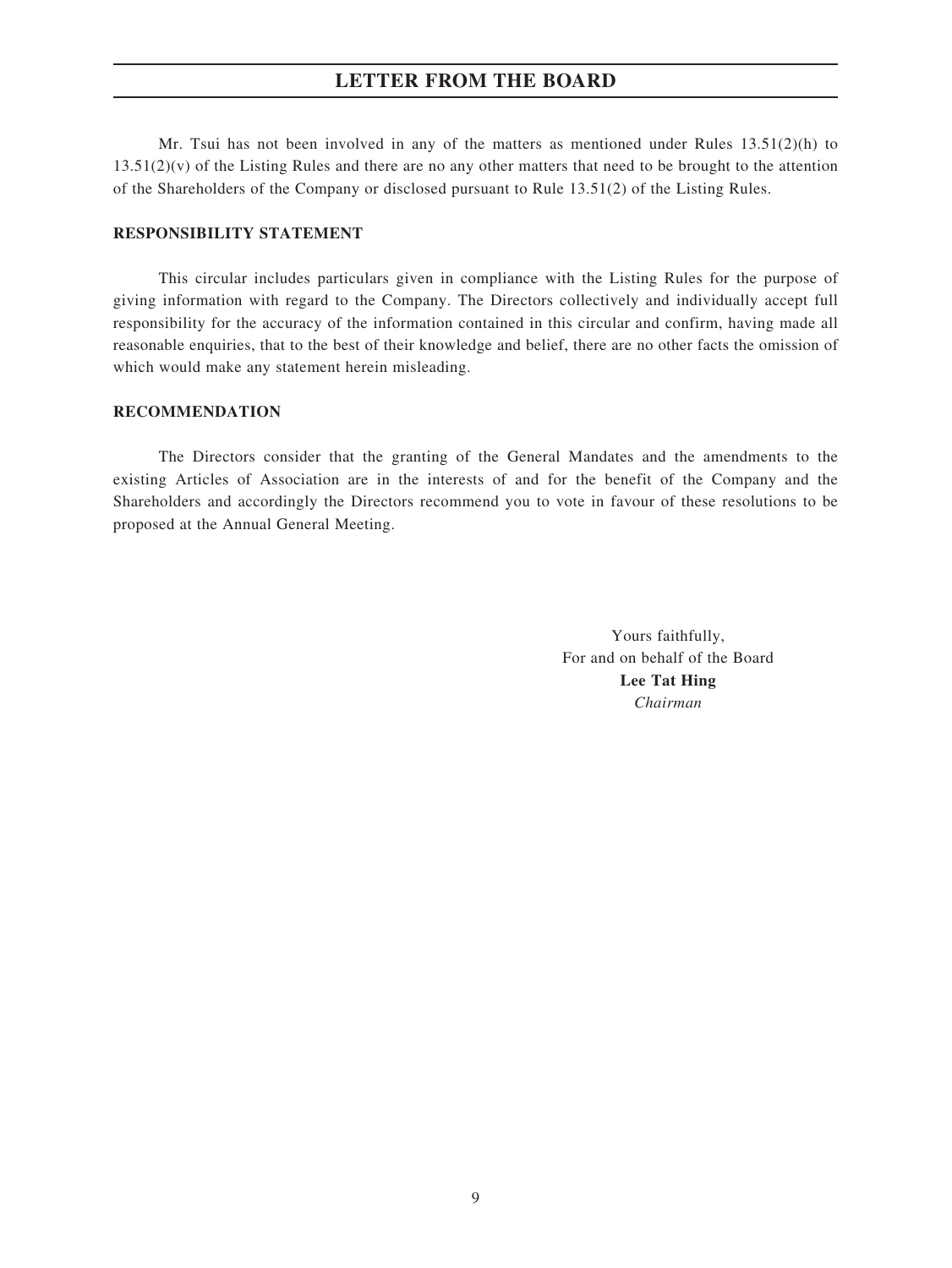## **NOTICE OF ANNUAL GENERAL MEETING**



# **WORLD HOUSEWARE (HOLDINGS) LIMITED**

*(Incorporated in the Cayman Islands with limited liability)* **(Stock Code: 713)**

**NOTICE IS HEREBY GIVEN** that the Annual General Meeting of World Houseware (Holdings) Limited (the "**Company**") will be held at the Jade Room, 6th Floor, The Marco Polo Hongkong Hotel, Harbour City, Kowloon, Hong Kong at 3:00 p.m. on Friday, 10 June 2011 for the purpose of considering and if thought fit, passing the following resolutions:

#### *As ordinary business:*

- 1. To receive and adopt the audited financial statements of the Company and its subsidiaries and the reports of the directors and auditors for the year ended 31 December 2010.
- 2. To re-elect directors and to authorise the Board to fix the directors' remuneration.
- 3. To re-appoint auditors and authorise the Board to fix their remuneration.
- 4. To declare a final dvidend of HK 0.5 cent per share.

#### *As special business:*

#### **ORDINARY RESOLUTION**

5. To consider and, if thought fit, pass with or without modifications, the following resolutions as Ordinary Resolutions:

#### A. **"THAT:**

(a) subject to paragraph (c) of this Resolution, the exercise by the directors of the Company during the Relevant Period (as defined in paragraph (d) of this Resolution) of all the powers of the Company to allot, issue and deal with additional shares in the capital of the Company or securities convertible into such shares, options, warrants or similar rights to subscribe for any shares in the Company, and to make and grant offers, agreements and options which would or might require the exercise of such powers be and is hereby generally and unconditionally approved;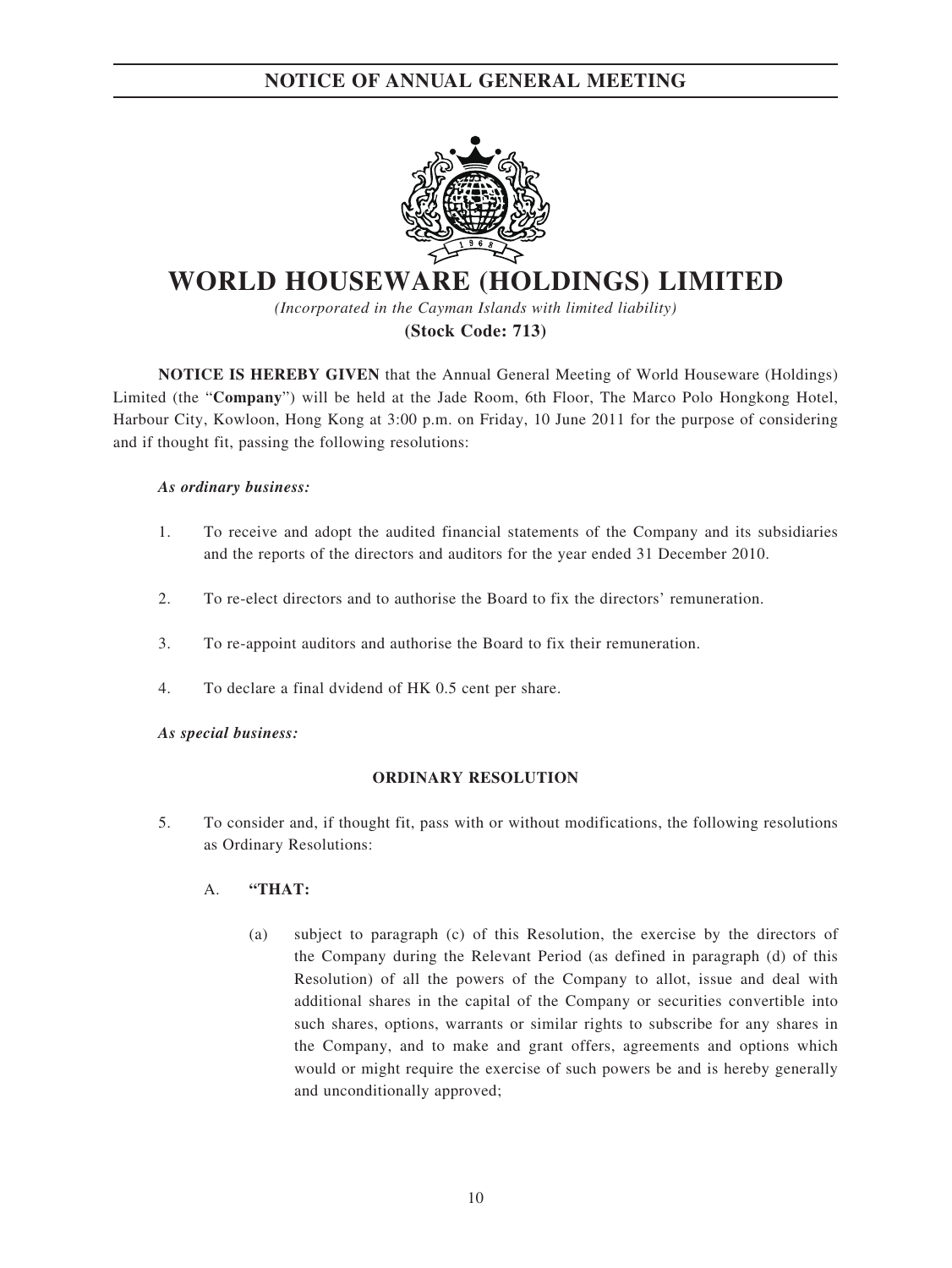- (b) the approval in paragraph (a) of this Resolution shall authorise the directors of the Company during the Relevant Period to make and grant offers, agreements and options which would or might require the exercise of such power after the end of the Relevant Period;
- (c) the aggregate nominal amount of share capital allotted or agreed conditionally or unconditionally to be allotted (whether pursuant to an option or otherwise) by the directors of the Company pursuant to the approval in paragraph (a) of this Resolution, otherwise than pursuant to (i) a Rights Issue (as defined in paragraph (d) of this Resolution) or (ii) the exercise of options under any share option scheme or similar arrangement or (iii) the exercise of rights of conversion under the terms of any securities which are convertible into shares of the Company or warrants to subscribe for shares of the Company or (iv) any scrip dividend or similar arrangement providing for the allotment of shares of the Company in lieu of the whole or part of the dividend on the shares of the Company in accordance with the Company's Articles of Association, shall not exceed 20% of the aggregate nominal amount of the share capital of the Company in issue as at the date of passing of this Resolution and the said approval shall be limited accordingly; and
- (d) for the purpose of this Resolution:

"Relevant Period" means the period from the passing of this Resolution until whichever is the earliest of:

- (i) the conclusion of the next annual general meeting of the Company;
- (ii) the end of the period within which the next annual general meeting of the Company is required by the Articles of Association or any applicable law of Cayman Islands to be held; or
- (iii) revocation or variation of the authority given under this Resolution by an ordinary resolution of the shareholders of the Company in general meeting;

"Rights Issue" means an offer of shares in the capital of the Company open for a period fixed by the directors of the Company to the holders of shares on the register of members of the Company on a fixed record date in proportion to their then holdings of such shares (subject to such exclusions or other arrangements as the directors of the Company may deem necessary or expedient in relation to fractional entitlements or having regard to any restrictions or obligations under the laws of any relevant jurisdiction, or the requirements of any recognised regulatory body or any stock exchange applicable to the Company)."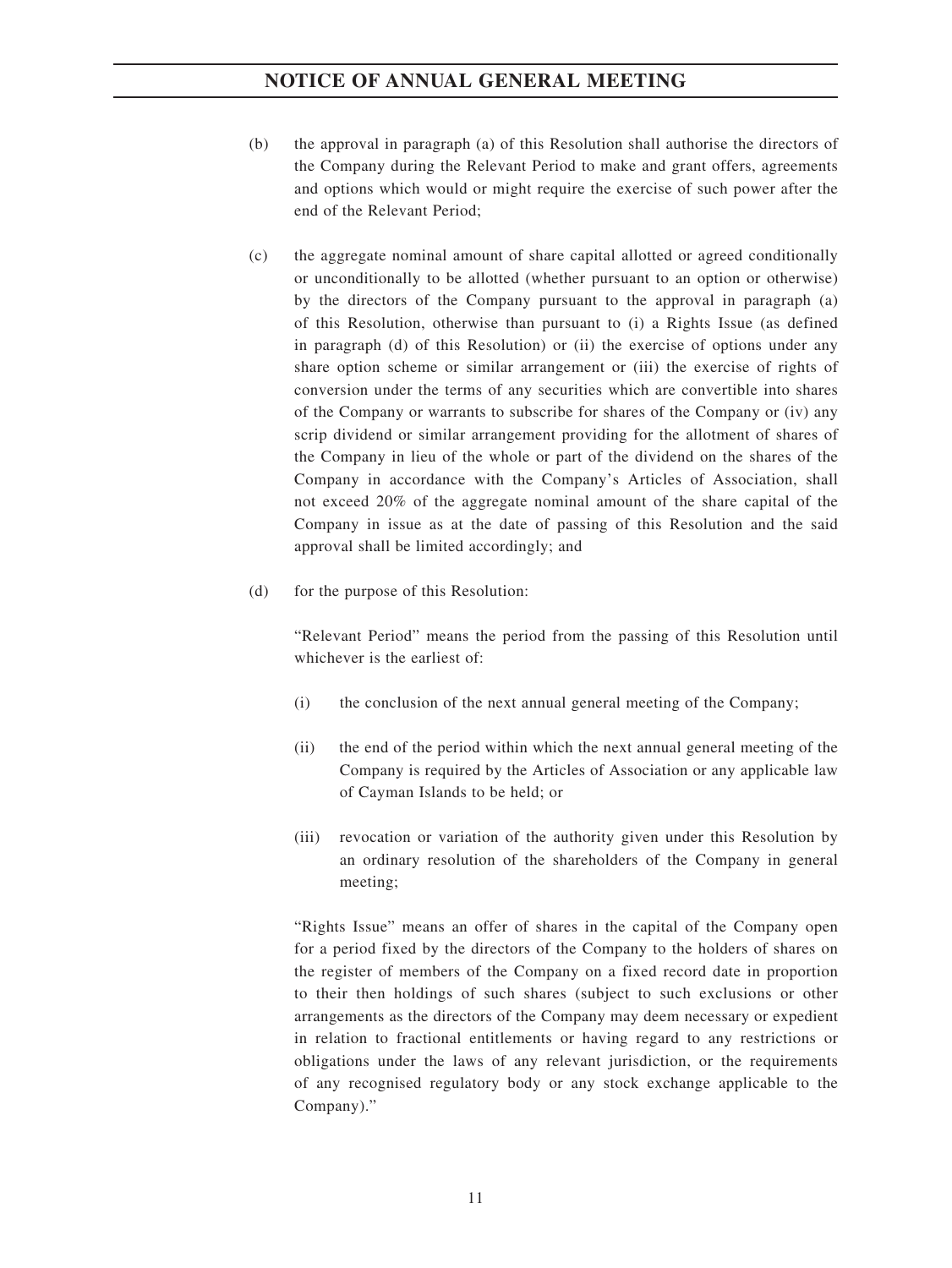#### B. **"THAT:**

- (a) subject to paragraph (c) of this Resolution, the exercise by the directors of the Company during the Relevant Period (as defined in paragraph (d) of this Resolution) of all the powers of the Company to repurchase its own shares on The Stock Exchange of Hong Kong Limited (the "Stock Exchange") or on any other stock exchange on which the securities of the Company may be listed and recognised by the Securities and Futures Commission and the Stock Exchange for this purpose, subject to and in accordance with all applicable laws and requirements of the Rules Governing the Listing of Securities on the Stock Exchange or of any other stock exchange on which the securities of the Company may be listed as amended from time to time, be and is hereby generally and unconditionally approved;
- (b) the approval in paragraph (a) shall be in addition to any other authorizations given to the directors of the Company and shall authorize the directors of the Company on behalf of the Company to repurchase its shares at a price determined by the directors of the Company;
- (c) the aggregate nominal amount of shares of the Company to be repurchased by the Company pursuant to the approval mentioned in paragraph (a) of this Resolution during the Relevant Period shall not exceed 10% of the aggregate nominal amount of the share capital of the Company in issue as at the date of passing of this Resolution and the said approval shall be limited accordingly; and
- (d) for the purposes of this Resolution the expression "Relevant Period" shall have the same meaning as assigned to it under paragraph (d) of Ordinary Resolution 5A of this notice."
- C. "**THAT** conditional upon Resolutions 5A and 5B being passed, the aggregate nominal amount of shares in the capital of the Company which are repurchased by the Company under the authority granted to the directors as mentioned in Resolution 5B above shall be added to the aggregate nominal amount of share capital that may be allotted or agreed conditionally or unconditionally to be allotted by the directors of the Company pursuant to Resolution 5A, provided that the amount of share capital repurchased by the Company shall not exceed 10% of the total nominal amount of the share capital of the Company in issue as at the date of passing this Resolution."

By Order of the Board **Lee Tat Hing** *Chairman*

Hong Kong, 19 April 2011